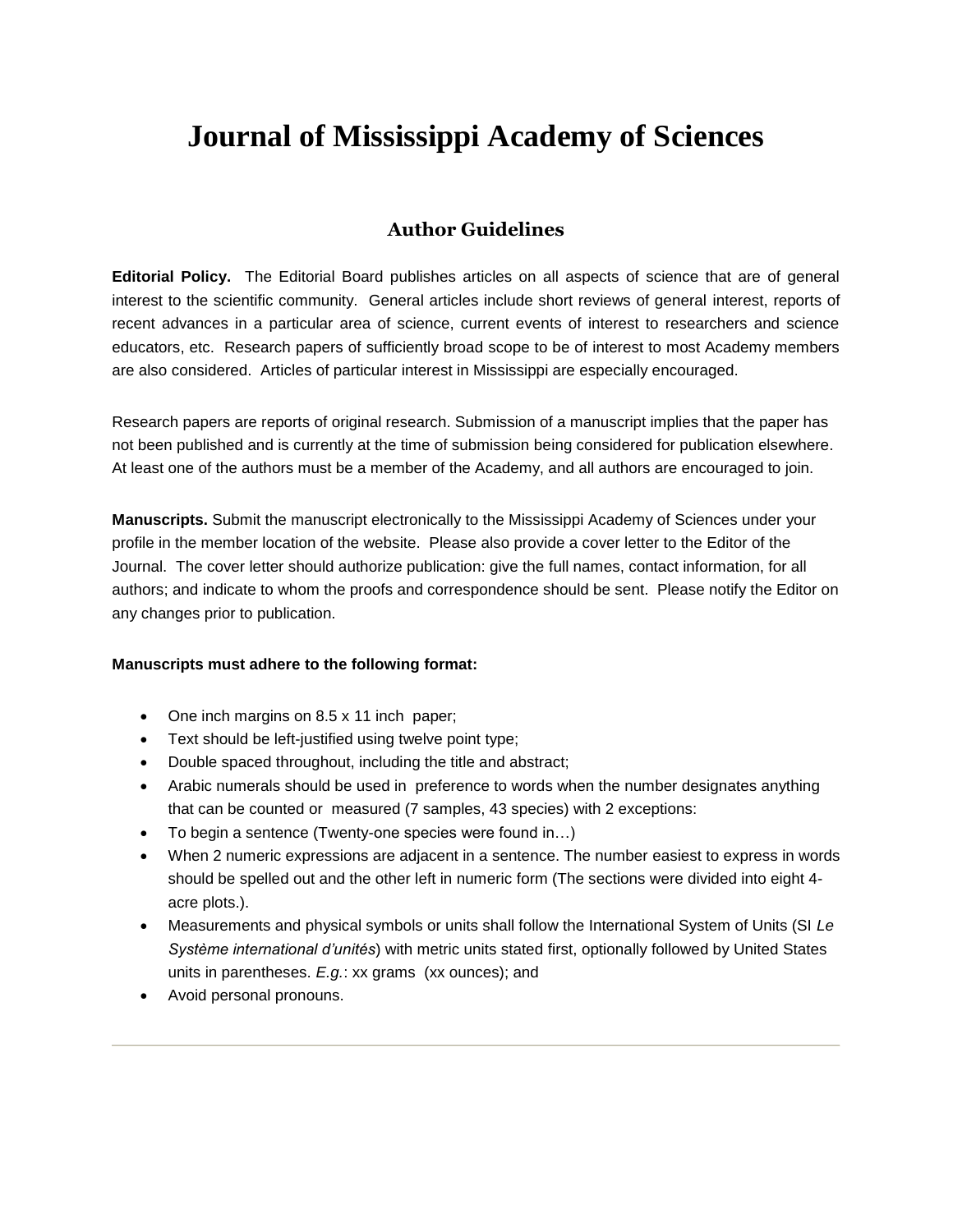#### **Format**

**Abstract.** In 250 or fewer words summarize any new methods or procedures critical to the results of the study and state the results and conclusions.

**Introduction.** Describe the knowledge and literature that gave rise to the question examined by, or the hypothesis posed for the research.

**Materials and methods.** This section should describe the research design, the methods and materials used in the research (subjects, their selection, equipment, laboratory or field procedures), and how the findings were analyzed.

**Results.** The text of the results should be a descriptive narrative of the main findings, of the reported study. This section should not list tabulated data in text form. Reference to tables and figures included in this section should be made parenthetically in the text.

**Discussion.** In this section compare and contrast the data collected in the study with that previously reported in the literature. Unless there are specific reasons to combine the two, as explained by the author in the letter of transmittal, Results and Discussion should be two separate sections.

**Acknowledgments.** Colleagues and/or sources of financial support to whom thanks are due for assistance rendered in completion of the research or preparation of the manuscript should be recognized in this section rather than in the body of the text.

**Literature cited.** List references alphabetically. Cite references in the text by author and year of publication (e.g., Smith, 1975; Black and Benghuzzi, 2011; Smith et al., 2010; Smith, 2011a, 2011b). The following examples illustrate the style to be used in the literature list.

Black DA, Lindley S, Tucci M, Lawyer T, Benghuzzi H. A new model for the repair of the Achilles tendon in the rat. J Invest Surg. 2011; 24(5): 217-221.

Pearson HA, Sahukhal GS, **Elasri** MO, Urban MW. [Phage-bacterium war on polymeric surfaces: can](http://www.ncbi.nlm.nih.gov/pubmed/23590700)  [surface-anchored bacteriophages eliminate microbial infections?](http://www.ncbi.nlm.nih.gov/pubmed/23590700) Biomacromolecules. 2013 May 13;14(5):1257-61.

Bold, H.C., C.J. Alexopoulos, and T. Delevoryas. 1980. Morpholgy of plants and fungi, 4<sup>th</sup> ed. Harper and Row, New York. 819 pp

Web-page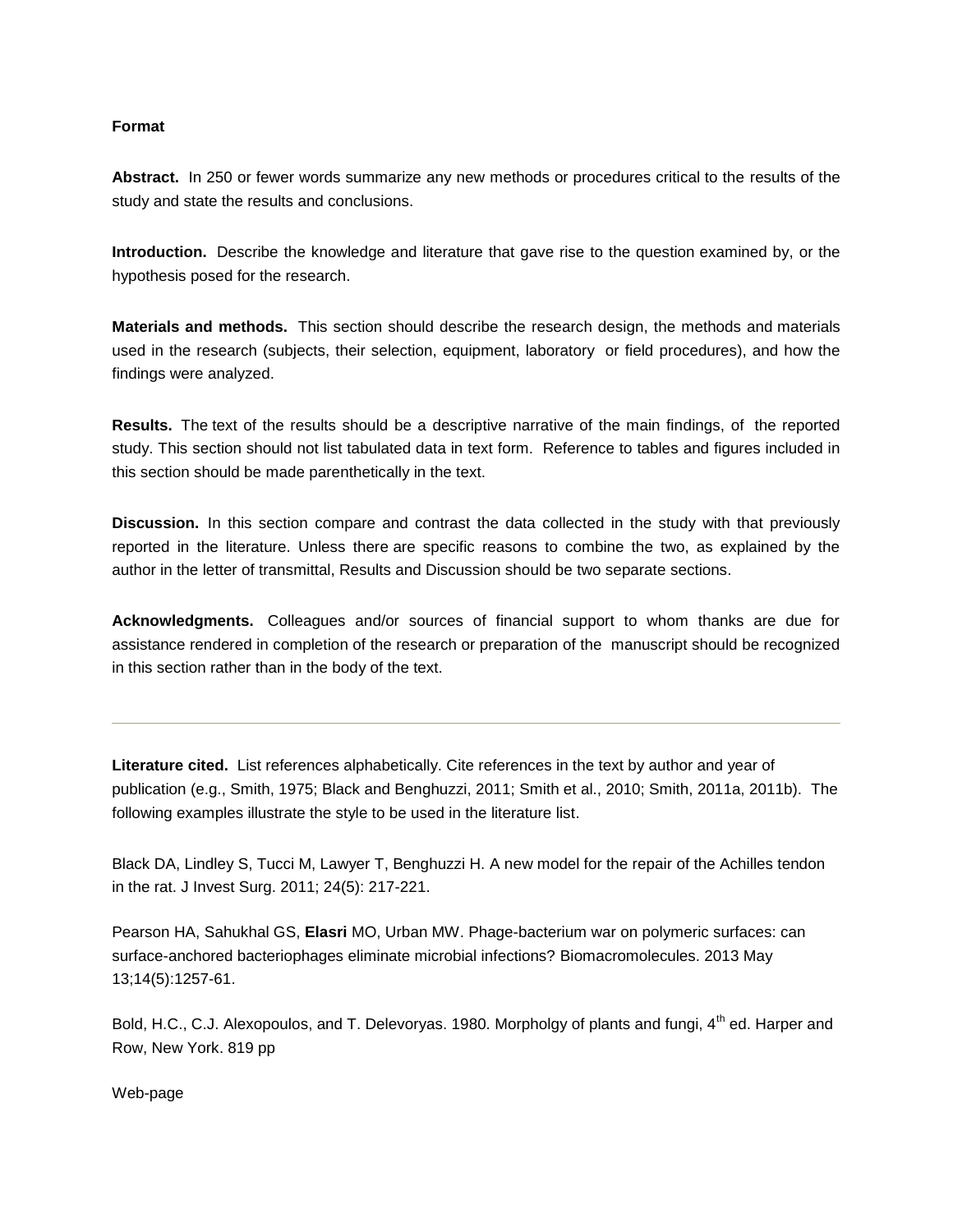- $\circ$  name of author(s) -if known
- o title of the work in quotes, if known
- $\circ$  title of the Web page in italics, if applicable
- o date of last revision
- $\circ$  URL
- o Date accessed

## **Example:**

Ackermann, Ernest. "Writing Your Own Web Pages." *Creating Web Pages.* 23 Oct. 1996. http://people.umw.edu/~ernie/writeweb/writeweb.html 10 Feb. 1997.

### **File available by anonymous FTP**

- $\circ$  name of author(s) -if known
- o title of the work in quotes, if known
- o date of last revision
- $\circ$  URL
- o Date accessed

### **Example:**

American Civil Liberties Union. "Briefing paper Number 5, Drug Testing in the Work Place." 19 Nov. 1992. ftp://ftp.eff.org/pub/Privacy/Medical/aclu\_drug\_testing\_workplace.faq 13 Feb. 1997.

### **Please Tables and Figures at the end of the manuscript submitted.**

**Tables.** Tables must be typed double spaced, one table to a page, numbered consecutively, and placed at the end of the manuscript. Since tables must be individually typeset, consolidation of data into the smallest number of tables is encouraged. A horizontal double underline should be made beneath the title of the table, and single underlines should be made the width of the table below the column headings and at the bottom of the table. Do not use vertical lines, and do not place horizontal lines in the interior of the table. Use footnotes, to clarify possible questions within the table, should be noted by asterisks, daggers, or other symbols to avoid confusion with numerical data. Tables should be referred to parenthetically in the text, for example (Table 1).

**Figures and illustrations.** Figures may be photographs, computer -generated drawings, or graphs and should be placed at the end of the manuscript and referenced in the appropriate place.. All illustrations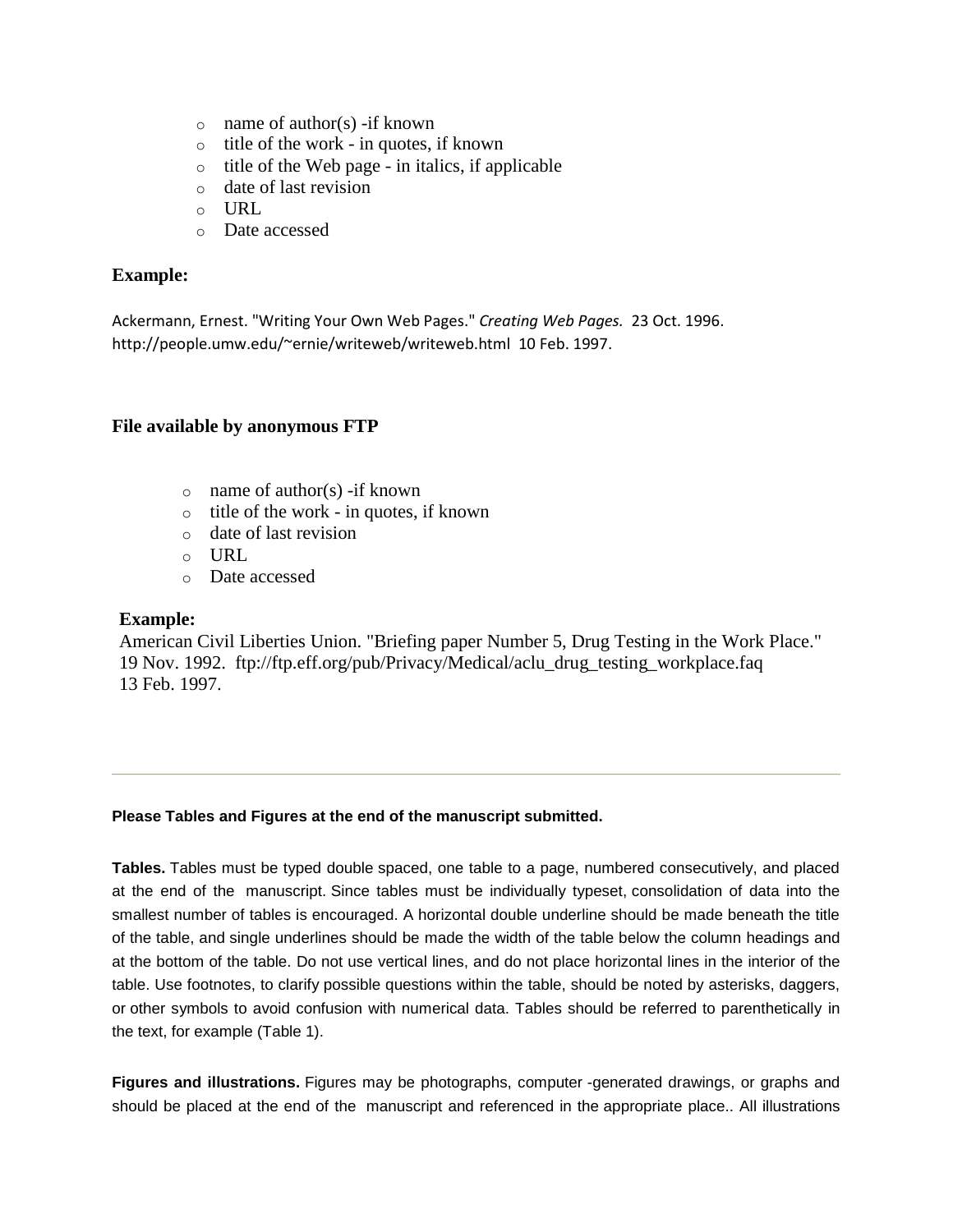are referred to as "Figures" and must be numbered consecutively. Illustrations other than those generated by the author(s) must include permission for use and credit to the originator. Each figure must have a complete legend that is typed, double-spaced, on a separate sheet which precedes the figures in the manuscript. Figures should be referred to parenthetically in the text, for example (Fig. 1).

**Footnotes**. Text footnotes **should not be used** with the following exceptions:

- Added to the title to state the dates of manuscript submission and revision.
- A footnote to name(s) of author(s) may be used to indicate present address different from that at which the research was done, or to indicate the author to whom inquiries should be directed.
- Footnotes to tables are permissible, and are encouraged to promote clarity.

Attention to the above instructions will minimize the need for revision and editorial correction, and will shorten the time from submission to publication.

## **Submission Preparation Checklist**

As part of the submission process, authors are required to check off their submission's compliance with all of the following items, and submissions may be returned to authors that do not adhere to these guidelines.

- 1. The submission has not been previously published, nor is it before another journal for consideration (or an explanation has been provided in Comments to the Editor).
- 2. The text adheres to the stylistic and bibliographic requirements outlined in the [Author Guidelines.](http://library.osu.edu/ojs/index.php/OJS/about/submissions#authorGuidelines)
- 3. I acknowledge that if my manuscript is peer-reviewed and accepted for publication, there will be a paper charge fee of \$50/page for **non-Academy members**.
- 4. The manuscript file is in Microsoft Word format.

# **Copyright Notice**

Authors who publish with this journal agree to the following terms:

- 1. Authors retain copyright and grant the journal right of first publication
- 2. Authors are able to enter into separate, additional contractual arrangements for the nonexclusive distribution of the journal's published version of the work (e.g., post it to an